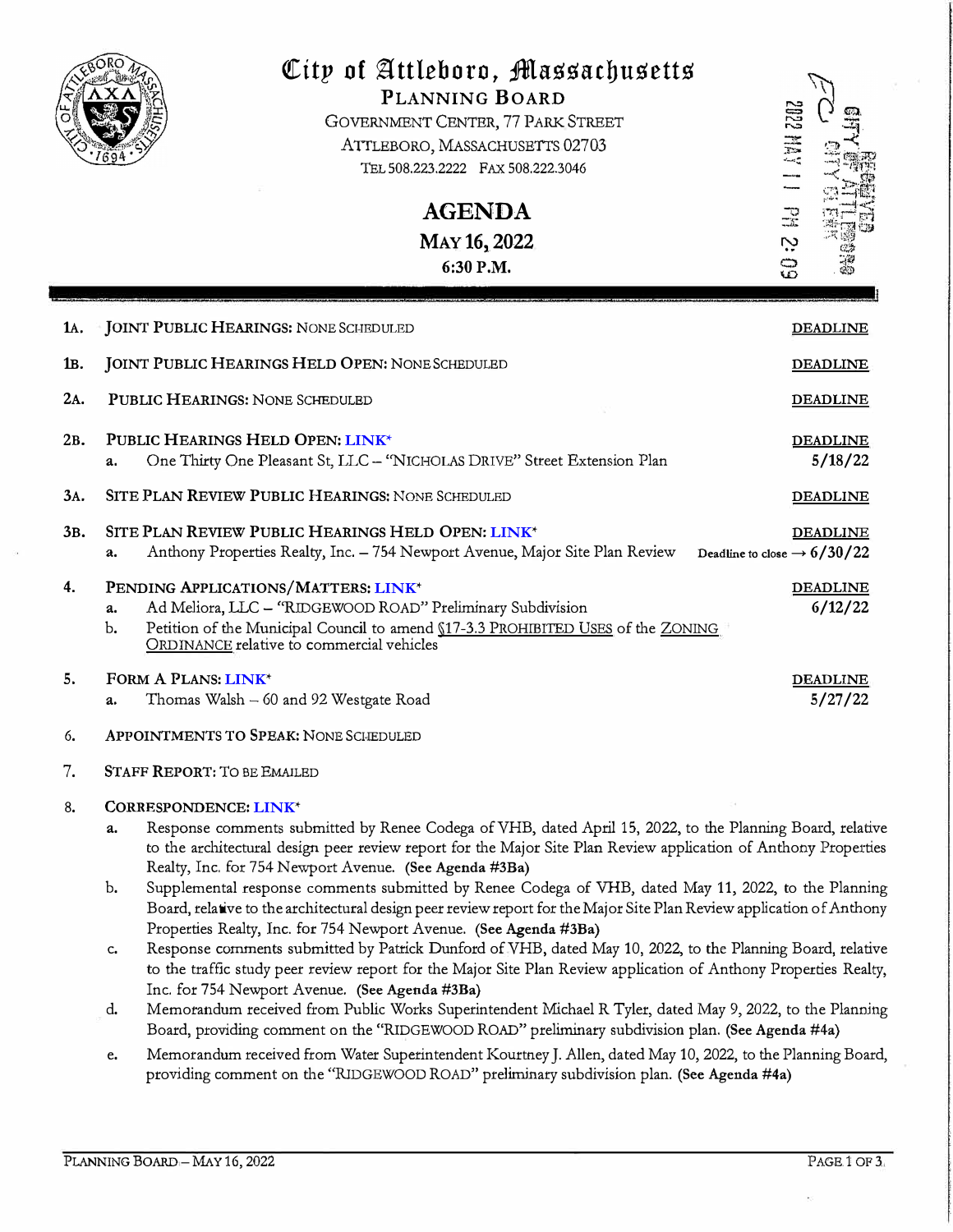- f. Memorandum received from Wastewater Superintendent Thomas Hayes, dated May 10, 2022, to Planning Board Clerk Lauren Stamatis, providing comment on the "RIDGEWOOD ROAD" preliminary subdivision plan. (See Agenda #4a)
- Email from John Case, received April 26, 2022, to Public Works Superintendent Michael Tyler and Director of g. Planning and Development Gary Ayrassian, providing a construction update relative to the subdivisions entitled "HILLCREST AVENUE EXTENSION," "HILLCREST AVENUE EXTENSION II," "RHODES STREET EXTENSION," and "BRADFORD ESTATES."
- Letter from Steve Lustig of 36 Pass Farm Road, received May 5, 2022, to Director of Planning and Development h. Gary Ayrassian, requesting the grass strip not be installed in the right-of-way in front of their home in the "BRIGHAM HILL ESTATES, PHASE III" subdivision.
- Letter from Wayne and Yvonne Post of 25 Pass Farm Road, received May 6, 2022, to Director of Planning and i. Development Gary Ayrassian, requesting the grass strip not be installed in the right-of-way in front of their home in the "BRIGHAM HILL ESTATES, PHASE III" subdivision.
- Letter from Linh Dong and Tien Le of 32 Pass Farm Road, received May 9, 2022, to Director of Planning and j. Development Gary Ayrassian, requesting the grass strip not be installed in the right-of-way in front of their home in the "BRIGHAM HILL ESTATES, PHASE III" subdivision.
- k. Letter from Sue and Joe McGinley of 42 Pass Farm Road, received May 9, 2022, to Director of Planning and Development Gary Ayrassian, requesting the grass strip not be installed in the right-of-way in front of their home in the "BRIGHAM HILL ESTATES, PHASE III" subdivision.
- I. Letter from David Kosnoff of 31 Pass Farm Road, received May 9, 2022, to Director of Planning and Development Gary Ayrassian, requesting the grass strip not be installed in the right-of-way in front of his home in the "BRIGHAM HILL ESTATES, PHASE III" subdivision.
- m. Email from Senior Land Use Planner Stephanie Davies, dated February 10, 2022, to Bob Catenacci of One Thirty One Pleasant St, LLC, regarding a notice of violation relative to the "STONE FIELD ESTATES III" subdivision.
- n. SRPEDD Commission Member Appointment Form for the period May 25, 2022 through May 24, 2023.

### 9. PERFORMANCE BOND CORRESPONDENCE: NONE

### 10. MISCELLANEOUS PENDING CORRESPONDENCE:

See separate Delinquent Subdivisions Correspondence Tracking Report a.

#### 11. PLANNING BOARD COMMITTEES:

# 11A. COMPREHENSIVE PLAN COMMITTEE:

Executive Summary: Sustainable Growth (Request for Primer) a.

# 11B. ORDINANCE COMMITTEE:

- a. Discuss Act Enabling Partnerships for Growth - new state zoning enabling legislation
- b. **Executive Summary: Trees**

# 11C. SITE PLAN REVIEW COMMITTEE:

# 11D. SUBDIVISION COMMITTEE:

### 12. PENDING MINUTES:

- a. December 16, 2021
- $\mathbf{b}$ . January 3, 2022
- c. January 24, 2022
- d. February 7, 2022
- e. February 15, 2022 (Joint Public Hearing)
- f. February 28, 2022
- g. March 7, 2022
- March 21, 2022 h.